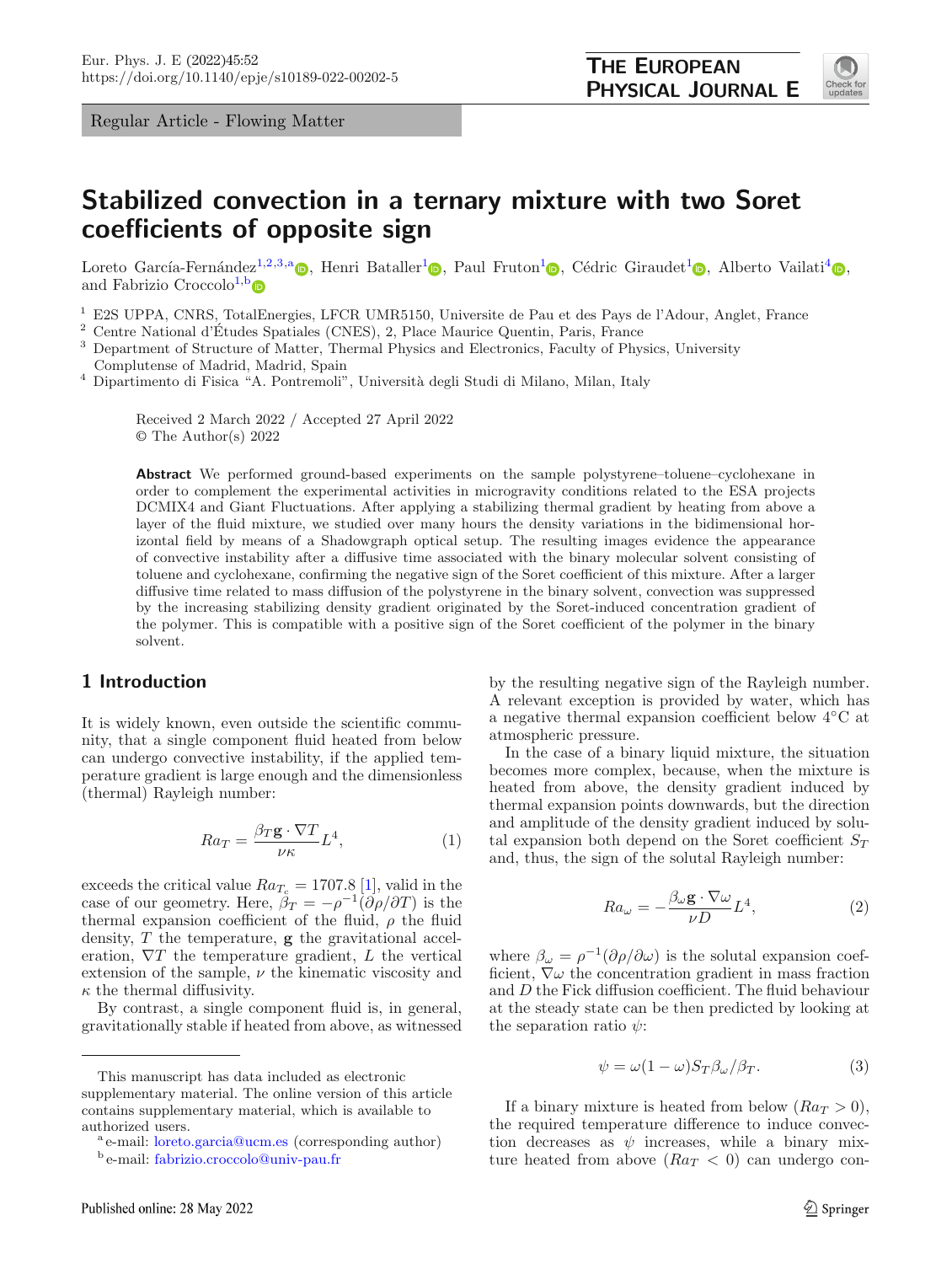vection only for  $\psi$  <  $\psi_{lim}$  < 0 and the absolute value of the temperature difference to induce convection decreases at increasingly negative  $\psi$  [\[2](#page-5-1)[–4](#page-5-2)]. Here,  $\psi_{lim} = -Pr/(Pr + Sc) \approx -Pr/Sc$ , where the Prandtl number is  $Pr = \nu/\kappa$ , the Schmidt number  $Sc = \nu/D$ .

The situation becomes even more complicated in the case of a ternary mixture, because the density profiles given by temperature and by the different fluid components need to be carefully evaluated in order to predict the stability of the mixture for very large times. The differences in the time scales also play a major role in the behaviour of the fluid with respect to convective instabilities, as we will discuss later on.

The presence of convective instabilities in groundbased experiments calls for the need of performing experiments under reduced-gravity conditions [\[5\]](#page-5-3). This is one of the main reasons at the basis of the projects Diffusion Coefficient Measurements in ternary Mixtures (DCMIX)  $[6,7]$  $[6,7]$  $[6,7]$  and Giant Fluctuations  $[8,9]$  $[8,9]$ . Both projects aim at investigating ternary mixtures in microgravity. DCMIX was aimed at detecting the density profile in ternary mixtures under thermal stress by means of optical digital interferometry [\[6,](#page-5-4)[7\]](#page-5-5), while Giant Fluctuations will investigate the transport properties of several complex mixtures by means of dynamic Shadowgraphy as a tool to investigate non-equilibrium fluctuations in ternary liquid mixtures stressed by a thermal gradient  $[8,9]$  $[8,9]$  $[8,9]$ . In both experiments, a dilute polystyrene dissolved in an equimassic toluene-cyclohexane mixture was investigated as a model for ternary mixtures due to the large difference in the diffusion matrix eigenvalues, allowing the separation of the dynamical signals coming from the polystyrene from the one coming from the binary molecular solvent and, of course, from the even faster thermal component.

The special interest of studying this mixture under microgravity conditions relies on suppressing possible convective instabilities associated with the negative Soret coefficient of the binary solvent toluene– cyclohexane [\[10](#page-5-8)].

In the present paper, we report the shadowgraph observation of convective instabilities after the sudden imposition of a temperature gradient by heating the sample from above. The instability appears after a diffusive time related to the binary molecular solvent of toluene and cyclohexane and disappears after a larger diffusive time related to the mass diffusion of the polystyrene in the binary solvent. The mechanisms behind this behaviour will be discussed showing a nontrivial dependence on the parameters of the ternary mixture, both in terms of the intensity of the different mechanisms and on their evolution in time.

## **2 Materials and methods**

The investigated sample is a ternary liquid mixture consisting of polystyrene ( $M\omega = 4730$  g/mol, DIN-Poly(styrene) 4730 DA, PDI 1.03 by PSS-polymer), toluene (Sigma–Aldrich, 24, 451-1, 99.8%) and cyclohexane (Sigma-Aldrich, 179191, 99%) with mass fractions of 2/49/49% w/w, so that  $\omega_1 = 0.02$  and  $\omega_2 = 0.49$ . The relevant fluid properties are reported in Table [1.](#page-2-0) In the case of a mixture of three components, the mass diffusion coefficient actually reads as  $a \times 2$  matrix, but in the following we will refer only to its eigenvalues and call them simply  $D_1$  and  $D_2$ .

Following the results from [\[11\]](#page-5-9), close to infinite dilution of polystyrene,  $D_2$  matches the Fick diffusion of the binary mixture toluene-cyclohexane and  $D_1$  the tracer diffusivity of polystyrene [\[12](#page-5-10)[,13](#page-5-11)]. The latter value has been determined by the Stokes–Einstein relation using the hydrodynamic radius of polystyrene derived from diffusivity data of polystyrene in toluene [\[14](#page-5-12),[15\]](#page-5-13) and density data from [\[10\]](#page-5-8). The corresponding Soret coefficient  $S_{T1}$  is that of an infinitely small amount of polystyrene dissolved in pure toluene [\[14](#page-5-12)[,15](#page-5-13)]. Even if this value represents only an estimation, an error of 50% on  $S_{T1}$  has no consequences on the results discussed in the following.

In analogy to binary mixtures, we also define two separation ratios:  $\psi_1 = \omega_1(1 - \omega_1)S_{T_1}\beta_{\omega_1}/\beta_T$  and  $\psi_2 =$  $\omega_2(1-\omega_2)S_{T_2}\beta_{\omega_2}/\beta_T.$  Following the theoretical development described in reference [\[16\]](#page-5-14), we define also a global separation ratio  $\Psi = \psi_1 + \psi_2$  aimed at describing the overall separation ratio of the ternary mixture induced by the Soret effect.

Our apparatus involves two main parts: a thermodiffusion cell allowing precise differential temperature control over a precise layer of the liquid mixture and the optical setup aimed at acquiring Shadowgraph images of the density variations within the fluid. The light beam passes through the sample in the vertical direction, i.e. parallel to the imposed temperature gradient. The optical access is obtained by sandwiching the sample between two sapphire windows of size 40x40x8 mm<sup>3</sup>. The thermodiffusion cell has been widely utilised in our laboratory for investigating both non-equilibrium fluctuations and convective instabilities [\[17](#page-5-15)[–26\]](#page-5-16). The sample is confined horizontally by a Viton O-ring of about 20 mm diameter and vertically by the two sapphire windows that are kept apart by three Delrin spacers of  $(2.00\pm0.01)$  mm. Each sapphire window is temperature controlled by a square Peltier element with an inner hole of diameter 13 mm controlled by a thermo-electriccontroller device. A thermistor placed close to each sapphire window acts as temperature detector. The RMS stability of the two temperatures applied to the sapphire windows is of the order of 1 mK over 24 hours. The uniformity of the temperature gradient across the observation window is better than 5% as previously checked by finite elements numerical simulations. The cell assembly can be tilted, and its horizontal alignment is carefully checked by means of a bubble level. The entire system is mounted on a kinematic table including pneumatic isolation from ground vibrations.

The shadowgraph is a convenient optical method thanks to the simplicity of the optical setup and the absence of need for calibration [\[27](#page-5-17)[–30](#page-6-0)]. It allows to visualize and measure changes of the index of refrac-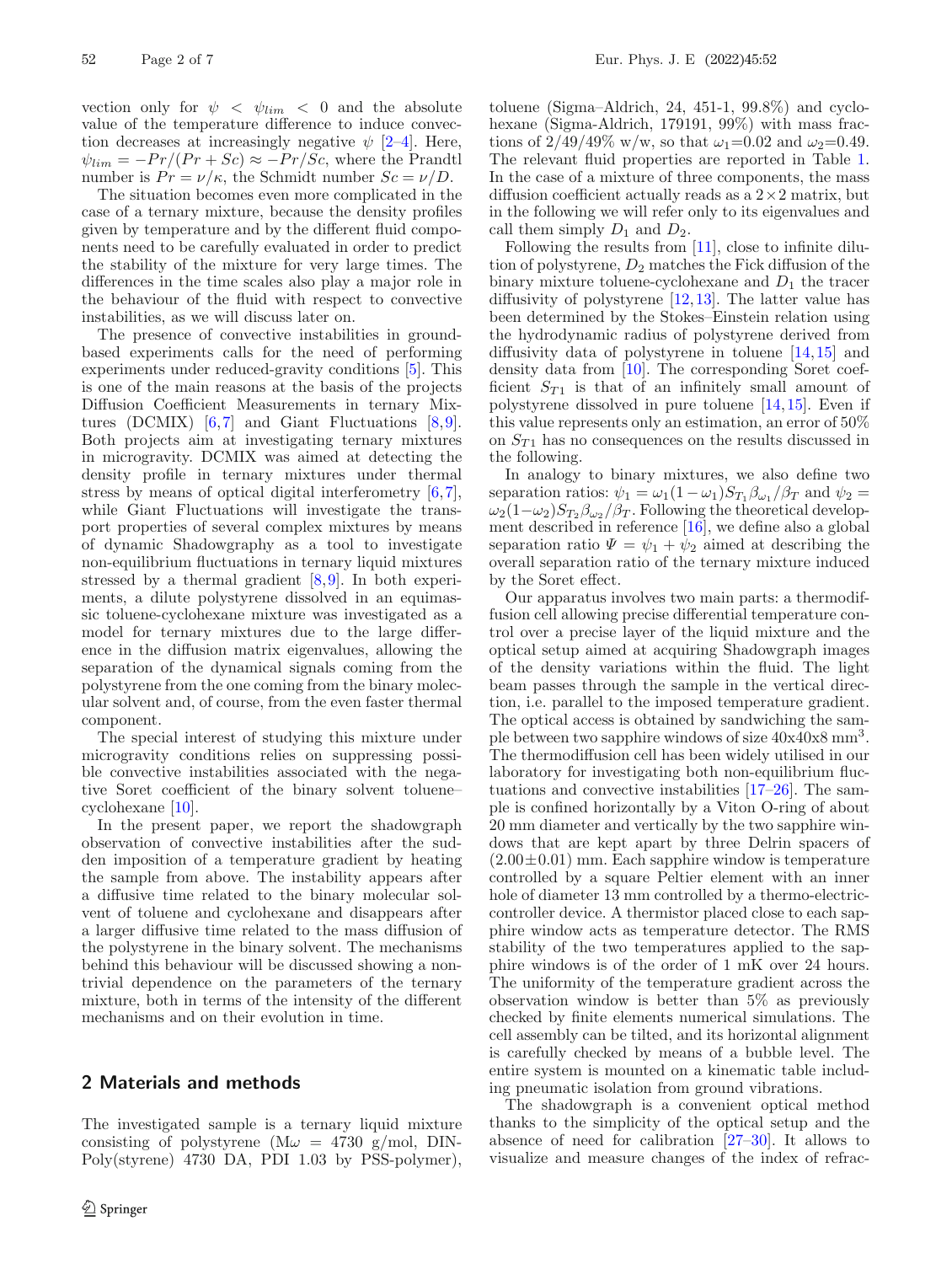

<span id="page-2-1"></span>**Fig. 1** Shadowgraph difference image of the convective pattern for  $L = 2$  mm and  $\Delta T = 20$  K. **a** During the formation of the destabilizing concentration profile of the toluene/cyclohexane binary solvent; the side corresponding

<span id="page-2-0"></span>**Table 1** Thermophysical properties of the mixture polystyrene/toluene/cyclohexane at 2/49/49% w/w. Data are taken from Refs. [\[10](#page-5-8),[14](#page-5-12)[–16\]](#page-5-14)

| Parameter          | Value                                             |
|--------------------|---------------------------------------------------|
| $\rho$             | $(811 \pm 5) \times 10^{-3}$ g/cm <sup>3</sup>    |
| $\nu$              | $(7.4 \pm 0.1) \times 10^{-3}$ cm <sup>2</sup> /s |
| $\kappa$           | $(9.0 \pm 1) \times 10^{-4}$ cm <sup>2</sup> /s   |
| $D_2$              | $(1.9 \pm 0.3) \times 10^{-5}$ cm <sup>2</sup> /s |
| $D_1$              | $(2.4 \pm 0.2) \times 10^{-6}$ cm <sup>2</sup> /s |
| $\beta_T$          | $(1.0 \pm 0.3) \times 10^{-3}$ 1/K                |
| $\beta_{\omega_2}$ | $(0.11 \pm 0.05)$                                 |
| $\beta_{\omega_1}$ | $(0.30 \pm 0.08)$                                 |
| $S_{T_2}$          | $-(2.1 \pm 0.2) \times 10^{-3}$ 1/K               |
| $S_{T_1}$          | $(4.6 \pm 0.5) \times 10^{-2}$ 1/K                |
| $\psi_2$           | $-(0.06 \pm 0.01)$                                |
| $\psi_1$           | $(0.27 \pm 0.02)$                                 |

tion  $\delta n$ , which are related to density variations in the fluid as originated by temperature and concentration variations:  $\delta \rho = \delta T \cdot \partial \rho / \partial T + \delta \omega \cdot \partial \rho / \partial \omega$ . Here, we assume that pressure variations are negligible in the system, otherwise an additional term would be needed to describe the total density variations. The optical layout is made by a super-luminous diode (Superlum, SLD-MS-261-MP2-SM)  $\lambda = (675 \pm 13)$  nm and a maximum intensity of about 5 mW as a light source coupled to a monomode optical fibre. A collimating lens (an achromatic doublet with a focal length of 250 mm) is positioned at a focal distance from the optical fibre output. This makes the beam plane parallel with a width at  $1/e^2$  of about 2 cm of diameter so that it can illuminate the sample with a roughly homogeneous intensity. The beam then crosses the sample in the vertical direction and is captured by a Charged Coupled Device (CCD) detector (AVT, PIKE-F421B) with a resolution of  $2048 \times 2048$  pixels, each pixel having a size of  $7.4 \times 7.4$  $\mu$ m<sup>2</sup> and a resolution of 14-bit. No additional lens is present in the collection part of the optical setup.

to 15 mm, **b** during the roll-type convective instability and **c** after the formation of the stabilizing concentration profile of the polystyrene in the binary solvent. A movie is available as Supplementary Material

Starting from the application of the temperature gradient images are acquired at variable frequency from 1 Hz down to 0.01 Hz, in order to follow the evolution of the image contrast over a wide range of time up to about 600,000 s, corresponding to about one week. The image contrast is defined as  $C(t) = \langle [i(\boldsymbol{x}, t)-i(\boldsymbol{x}, t_0)]^2 \rangle_{\boldsymbol{x}}$ where  $\langle \ldots \rangle_x$  represents the average over the pixels of an image,  $i(\mathbf{x}, t) = I(\mathbf{x}, t) / \langle I(\mathbf{x}, t) \rangle_{\mathbf{x}}$  is an image normalized by its spatial average, and  $i(x, t_0)$  is a normalized background image at time  $t_0$  before applying the temperature gradient.

## **3 Experimental results**

The measurements reported here have been performed by imposing a temperature difference of  $\Delta T = 20$  K to the sample so that the temperature profile generated in the fluid mixture is gravitationally stable, i.e. the temperature at the fluid top is higher than that at its bottom. Therefore, the thermal density difference is negative  $\Delta \rho_T = \rho_T |_{z=L} - \rho_T |_{z=0} < 0$ . The linear temperature profile is rapidly established within the fluid layer, in a time of the order of  $\tau_{th} = L^2/\kappa$ , where L is the vertical thickness of the sample and  $\kappa$  is the thermal diffusivity of the mixture. In the present case,  $\kappa = 9 \times 10^{-4}$  cm<sup>2</sup>/s and  $L = 2$  mm, so that the resulting thermal time constant is  $\tau_{th} \approx 45$  s. We can therefore consider that the thermal profile is well established after about 4 minutes. Eventually, the concentration profile builds-up induced by thermodiffusion and the evolution of the system is shown in Fig. [1.](#page-2-1)

The concentration profile related to the molecular binary solvent toluene and cyclohexane is considerably slower to establish due to the large Lewis number of the liquid binary solvent, here  $Le_2 = \kappa/D_2 \approx 47$ , meaning that the concentration time constant will be about 47 times larger than the thermal one. We can anyway compute the solutal time constant as  $\tau_2 = L^2/D_2$ using the mass diffusion coefficient of the binary solvent  $D_2 = 1.9 \times 10^{-5} \text{ cm}^2/\text{s}$  and obtain  $\tau_2 \approx 2, 100 \text{ s}$ .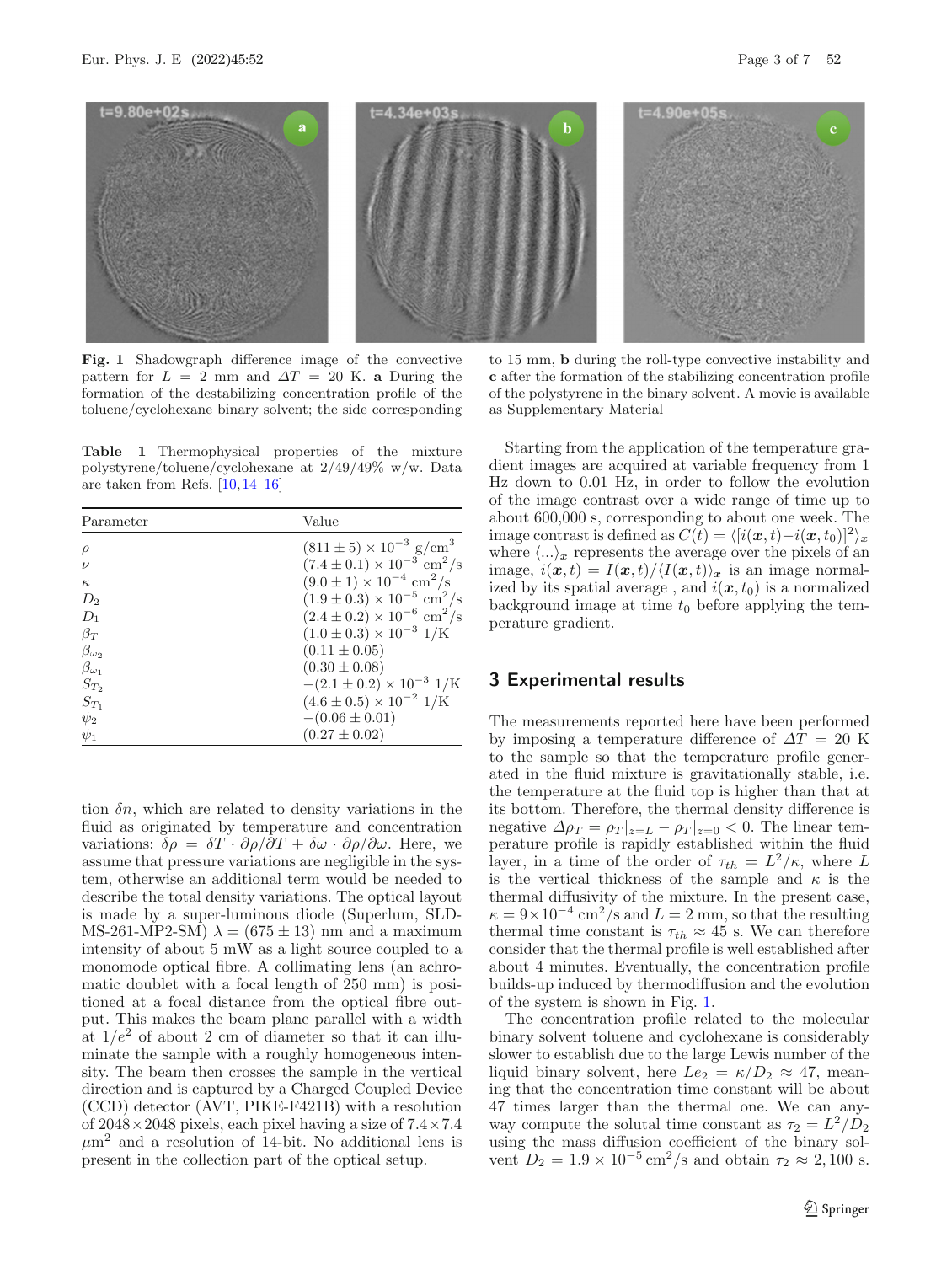

<span id="page-3-0"></span>**Fig. 2** Optical contrast of shadowgraph images  $C(t)$  as a function of time. The vertical arrows indicate the three different time constants for temperature, and concentration

Therefore, to get a well-established concentration gradient one should wait about 3 hours.

Eventually, the concentration profile resulting from the Soret separation of the polystyrene is formed at an even larger timescale given by the mass diffusion coefficient of the polystyrene in the binary solvent,  $\tau_1$  =  $L^2/D_1$  and using the mass diffusion coefficient of the investigated sample  $D_1 = 2.4 \times 10^{-6} \text{cm}^2/\text{s}$  one obtains  $\tau_1 \approx 17,000$  s; therefore, to get a well-established concentration gradient one should wait about 24 hours.

The polystyrene solutal diffusive time can also be computed by multiplying the thermal one by the relevant Lewis number  $Le_1 = \kappa/D_1 \approx 380$  or by multiplying the binary solvent solutal diffusive time by the diffusion eigenvalue ratio  $Dr = D_2/D_1 \approx 8$  [\[13,](#page-5-11)[31\]](#page-6-1).

A few seconds after imposing the temperature difference to the external sides of the two sapphire windows, a linear temperature profile develops within the liquid and temperature fluctuations are amplified by the presence of the temperature gradient increasing their intensity. This is revealed by the small increase in the optical contrast visible in Fig. [2](#page-3-0) around  $\tau_{th}$  and is related to the increasing intensity of temperature NE fluctuations due to the increasing temperature gradient developing within the fluid layer. The density difference provided by the temperature gradient is given by:

$$
\Delta \rho = \Delta \rho_T = -\rho \beta_T \Delta T. \tag{4}
$$

An estimation of the total density difference in our experimental conditions for  $\beta_T = 1 \times 10^{-3}$  1/K and  $\Delta T = 20$  K provides  $\Delta \rho = -16.2 \times 10^{-3}$  g/cm<sup>3</sup>. We compute the associated thermal Rayleigh number by means of Eq. [1;](#page-0-3)  $Ra_T \approx -23,500$ . It is trivial to note that the resulting Rayleigh number stands for a stable situation, i.e.  $Ra_T < Ra_{T_c} = 1707.8$ , since the sample is heated from above and  $\beta_T$  is positive, as for most liquids at ordinary thermodynamic conditions.

On a larger time scale a concentration gradient, generated by the Soret effect on the binary solvent of toluene and cyclohexane, builds up. This is again visible from the optical contrast graph in Fig. [2,](#page-3-0) where a second increase is visible around  $\tau_2$ . Interestingly, this increase in the optical contrast initially reaches a plateau and eventually starts increasing again, after about 2, 000 s when linear convective rolls are visible in the images (see Fig. [1b](#page-2-1)). The density difference across the sample is now due to both the temperature and the concentration profiles, where for concentration, we refer to the concentration of the binary solvent of toluene and cyclohexane. The overall density difference is thus:

$$
\Delta \rho = \Delta \rho_T + \Delta \rho_{\omega_2} = -\rho \beta_T \Delta T + \rho \beta_{\omega_2} \Delta \omega_2. \tag{5}
$$

The density difference relative to the concentration of the binary solvent is then  $\Delta \rho_{\omega_2} = \rho \Delta \omega_2 \beta_{\omega_2}$ , where the concentration gradient originated by the Soret effect can be written as:

$$
\Delta \omega_2 = -\omega_2 (1 - \omega_2) S_{T_2} \Delta T, \tag{6}
$$

where  $S_{T_2}$  =  $-2.1 \times 10^{-3}$  K<sup>-1</sup> is the Soret coefficient of the binary solvent of toluene and cyclohexane and  $\omega_2 = 0.49$  is the concentration of component 2, i.e. the toluene. The calculated concentration difference induced by the Soret effect on the binary solvent is thus  $\Delta \omega_2 = 0.01$ . The density difference is then  $\Delta \rho_{\omega_2} = +1.0 \times 10^{-3}$  g/cm<sup>3</sup>. Thus, the total density gradient is  $\Delta \rho = \Delta \rho_T + \Delta \rho_{\omega_2} = -15.2 \times 10^{-3}$  $g/cm<sup>3</sup>$ . In this case, the total density gradient remains negative and one might think that the fluid layer is still stable against convection. We then calculate the solutal Rayleigh number relative to the binary solvent mixture through Eq. [2;](#page-0-4)  $Ra_{\omega_2} \approx +64, 100$ . This value is definitely larger than the critical solutal Rayleigh number  $Ra_{\omega_c} = 720$ , so that linear stability analysis suggests that the system is unstable and convective rolls should take place in the system. That is what we have observed in our experiments for intermediate times between 1,000 and 10,000 s. This observation is in agreement with the results obtained for the binary mixture of water and isopropanol  $(90/10 \text{ w/w})$  in reference [\[32](#page-6-2)].

The patterns visible in Fig. [1b](#page-2-1) correspond to linear convective rolls, as one should expect for solutal convection induced by thermodiffusion in a mixture with negative Soret coefficient [\[33](#page-6-3)]. For intermediate times, in fact, the mixture behaves quite similar to the toluene– cyclohexane binary mixture [\[10\]](#page-5-8).

This shows that the transient behaviour of the system is driven only by the density gradient relative to the solutal component  $\Delta \rho_{\omega_2}$ . Another way of considering the problem can be that of considering non-equilibrium fluctuations (NEFs). Here, concentration NEFs have time constants that are much larger than temperature NEFs and are therefore more persistent. The effect of gravity at the peak wavelength promotes the amplification of concentration fluctuations and the establish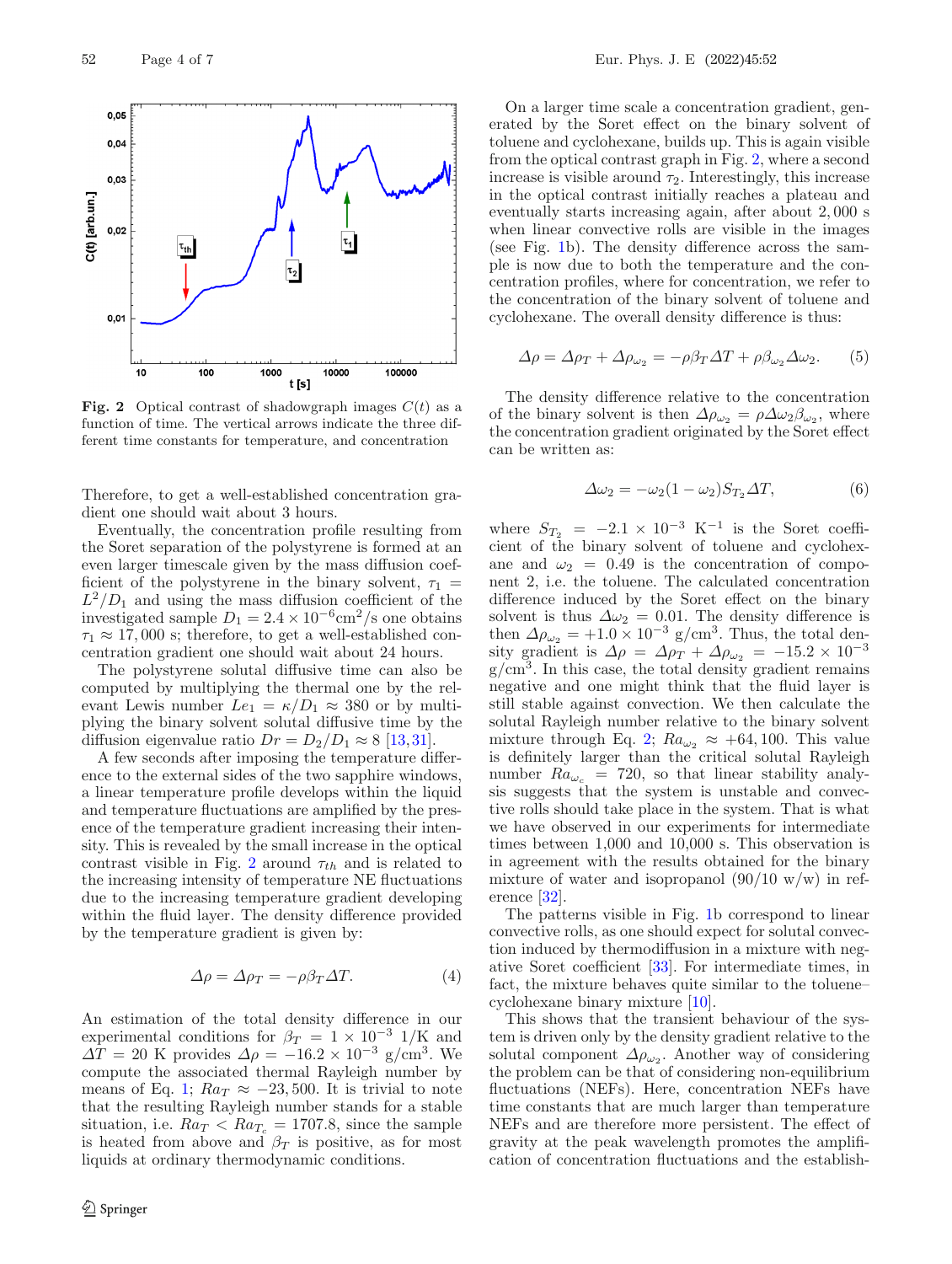ment of convection even in this specific case, where the overall density profile is stable.

An additional consideration is that the separation ratio for the toluene and cyclohexane mixture is  $\psi_2 =$ −0.06. According to the stability diagram shown in Fig. [3](#page-4-0) (adapted from Ref. [\[2\]](#page-5-1)), quadrant III, for  $\psi_2$ smaller than the threshold  $\psi_{lim} = -0.02$  stationary convection should be present for long times.

The situation changes again when the concentration gradient promoted by the Soret effect of the quasibinary mixture consisting of polystyrene diluted in the binary solvent is fully developed. This concentration profile is still supposed to be linear with a good approximation, given the rule of thumb stated by Köhler and coworkers [\[34](#page-6-4)], stating that the linearity is assured if the temperature difference applied to the mixture is smaller than the inverse of the Soret coefficient. In our experiments, the Soret coefficient relative to the polystyrene is  $S_{T1} = 4.6 \times 10^{-2} \frac{1}{\text{K}}$ , so that its inverse is about 22 K, while the applied temperature difference is 20 K, so that the condition  $\Delta T < 1/S_{T1}$  is roughly met.

This happens well after  $\tau_1 \approx 17,000$  s, i.e. the diffusive time of polystyrene in the binary solvent. At very long times the density difference within the sample can be written as the sum of three components:

$$
\Delta \rho = \Delta \rho_T + \Delta \rho_{\omega_2} + \Delta \rho_{\omega_1} \n= -\rho \Delta T \beta_T + \rho \Delta \omega_2 \beta_{\omega_2} + \rho \Delta \omega_1 \beta_{\omega_1}.
$$
\n(7)

The density difference relative to the concentration of the polystyrene is now  $\Delta \rho_{\omega_1} = \rho \Delta \omega_1 \beta_{\omega_1}$ , and the concentration difference due to the Soret effect is:

$$
\Delta \omega_1 = -\omega_1 (1 - \omega_1) S_{T_1} \Delta T.
$$
 (8)

Given the value of  $S_{T_1}$  cited above and  $\omega_1 = 0.02$ , one can calculate the concentration difference induced by the Soret effect:  $\Delta \omega_1 = -0.018$ . The density difference is then  $\Delta \rho_{\omega_1} = -4.4 \times 10^{-3} \text{ g/cm}^3$ . Thus, the total density gradient is  $\Delta \rho = -19.6 \times 10^{-3}$  g/cm<sup>3</sup>. As expected, the total density difference is again negative and the overall density profile is stabilizing. Finally, we calculate the solutal Rayleigh number relative to the polystyrene dissolved in the binary solvent through Eq. [2;](#page-0-4)  $Ra_{\omega_1} \approx -2,430,000$ . The latter indicates again a stable condition due to the negative sign. It is therefore straightforward to expect a stable configuration without any convective instability for times much larger than the mass diffusive time of the polystyrene over the cell thickness.

The separation ratio for a polystyrene solution is now  $\psi_1 = 0.27$ , confirming the stability of the system. Also, the overall separation ratio  $\Psi = \psi_1 + \psi_2 = 0.21$  is again confirming the stability of the system, see quadrant II of the stability diagram in Fig. [3.](#page-4-0)

#### **4 Discussion and conclusions**

The results obtained above show that the density profile obtained after applying a temperature gradient to



<span id="page-4-0"></span>**Fig. 3** Time evolution of the system state (not in scale) in the stability diagram adapted from reference [\[2\]](#page-5-1)

the sample is always 'stable' in the sense that the total density is always larger at the bottom of the fluid. This is compatible with the idea that it is not the macroscopic total density profile that leads the convective instability, but a combination of the boundary conditions with local density mismatch and the dynamical behaviour, witnessed by the separation ratio. Another way to express this concept is that, given the different time scales, fluctuations of temperature are affected by gravity independently from fluctuations of concentration. That is why, even if the overall density difference is negative, concentration fluctuations of the binary solvent are amplified by gravity and induce the transient convective motion that is visible in the reported experiment for intermediate times, while temperature fluctuations relax fast and the portion of fluid where the fluctuation occurred becomes rapidly neutrally buoyant with respect to thermal expansion  $[35-37]$  $[35-37]$ .

The effect of gravity on fluctuations in temperature and on fluctuations in concentration of the polymer is that of decreasing their amplitude, even if in different way, given the fact that boundary conditions are not the same for temperature and concentration. The different time scales play, at the end, a major role on the stability of the fluid mixture. In our case the final, total separation ratio  $\Psi$  is positive, representing a stable steadystate. It would be interesting to find a sample for which the total  $\Psi$  is negative and smaller than the limit value for stationary unstable condition, but the  $\psi_1$  is positive and check what is the stability of the system.

Moreover, in this paper we report results for a single (thermal) Rayleigh number, but it would be interesting to investigate more values. Different values of the Rayleigh number can be achieved either by changing the temperature gradient or the cell thickness L (with a dependence to  $L^3$ ). In the former case, the linearity of the concentration gradient would be affected [\[34\]](#page-6-4), especially for temperature differences larger than  $S_T^{-1}$ , while in the latter it will not. This would allow to carefully check the impact of the gradient linearity, but this study is outside the scope of the present paper.

In this work, we report experiments performed by imposing a temperature difference to a thin layer of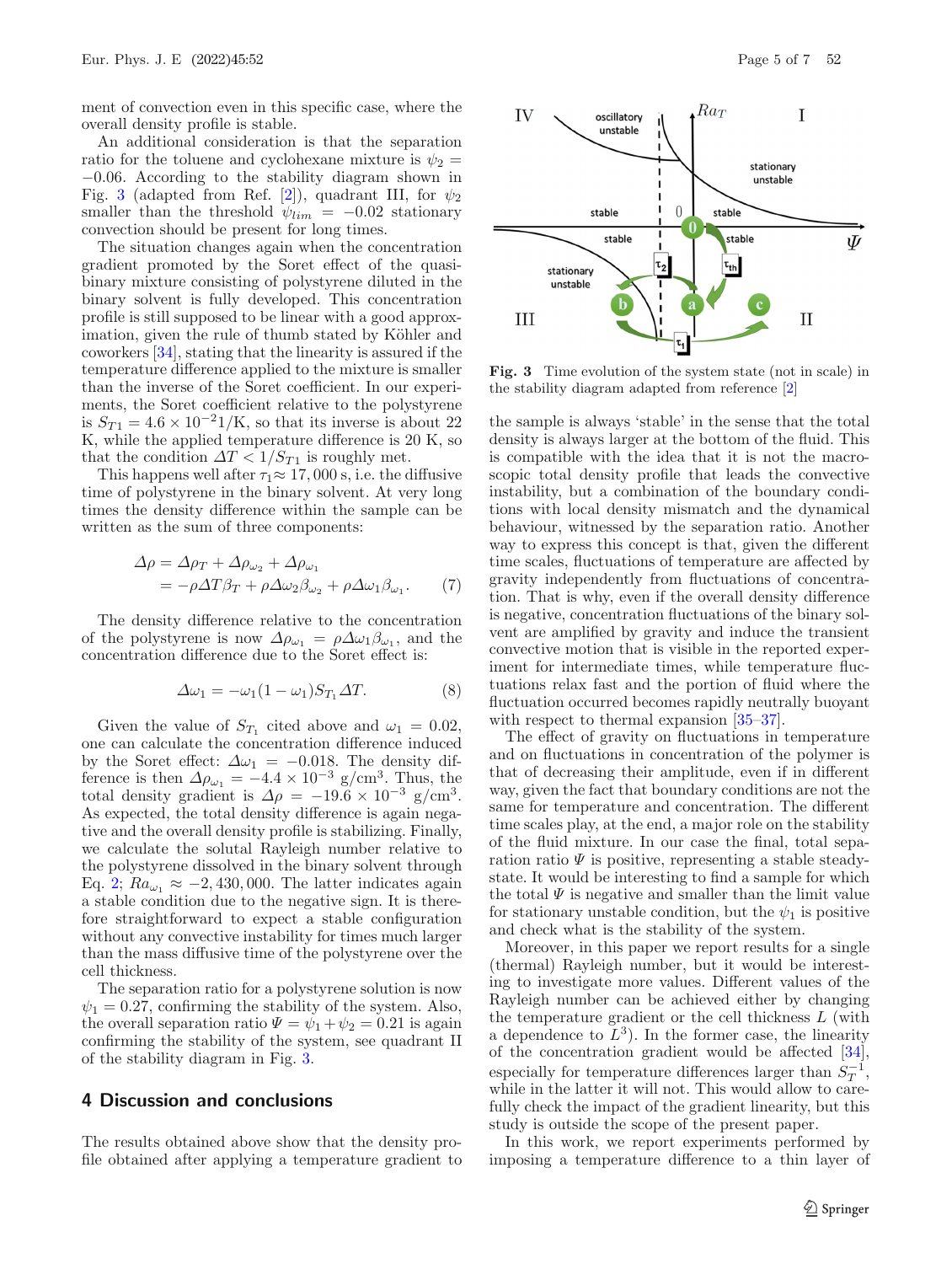fluid heating from above. The fluid consists of a mixture of three components, namely polystyrene, toluene and cyclohexane. This mixture is known to have one positive and one negative Soret coefficient, so that the stability of the mixture is not trivial at all. In our case, i.e. applying a temperature difference of 20 K over a layer of 2 mm, the system is stable for short times of the order of tens of seconds, then unstable for intermediate times of the order of hundreds of seconds and, at the end, stable again for large times of the order of thousands of seconds. This observation confirms the fact that the Soret coefficient of the binary solvent toluene– cyclohexane is negative, so that heating from above ends up with concentration-driven convection and linear convective rolls. It also confirms that the Soret coefficient of the quasi-binary mixture of polystyrene diluted in the binary solvent toluene–cyclohexane is positive. The relative amplitude of the generated density gradients is such that the system becomes stable again. The final stability of the system is compatible with the observation and analysis of temperature and concentration non-equilibrium fluctuations and, thus, the retrieval of transport properties of the fluid, like thermal and mass diffusion coefficient, as well as the two Soret coefficient even in normal gravity conditions. This will be the subject of a further paper. The information obtained on ground in this work will be of great interest in comparison with the data obtained in microgravity conditions.

**Supplementary information** The online version contains supplementary material available at [https://doi.org/](https://doi.org/10.1140/epje/s10189-022-00202-5) [10.1140/epje/s10189-022-00202-5.](https://doi.org/10.1140/epje/s10189-022-00202-5)

**Acknowledgements** We acknowledge financial support from the CNES and from the E2S UPPA Hub Newpores and the Industrial Chair CO2ES supported by the Investissements d'Avenir French programme managed by ANR (ANR16IDEX0002). Work partially supported by the European Space Agency, CORA-MAP TechNES Contract No. 4000128933/19/NL/PG. Loreto García-Fernández is thankful to Comunidad de Madrid for the financial support of the postdoctoral researcher contract "Atracción de Talento Investigador (2019-T2/AMB-15912)". All the authors are really thankful to José Maria Ortiz de Zárate for the fruitful scientific discussion about the results of the experiments reported here. Unfortunately, he passed away before we started writing this paper.

**Funding Information** Open Access funding provided thanks to the CRUE-CSIC agreement with Springer Nature.

**Open Access** This article is licensed under a Creative Commons Attribution 4.0 International License, which permits use, sharing, adaptation, distribution and reproduction in any medium or format, as long as you give appropriate credit to the original author(s) and the source, provide a link to the Creative Commons licence, and indicate if changes were made. The images or other third party material in this article are included in the article's Creative Commons licence, unless indicated otherwise in a credit line to the material. If material is not included in the article's Creative Commons licence and your intended use is not permitted by statutory regulation or exceeds the permitted use, you will need to obtain permission directly from the copyright holder. To view a copy of this licence, visit [http://creativecomm](http://creativecommons.org/licenses/by/4.0/) [ons.org/licenses/by/4.0/.](http://creativecommons.org/licenses/by/4.0/)

## **References**

- <span id="page-5-0"></span>1. A. Ryskin, H.W. M¨uller, H. Pleiner, Phys. Rev. E **67**, 046302 (2003)
- <span id="page-5-1"></span>2. J.K. Platten, J.C. Legros, *Convection in Liquids* (Springer, New York, 1984)
- 3. S. Mazzoni, Ph.D. Thesis, Universit`a degli Studi di Milano, Italy (2005)
- <span id="page-5-2"></span>4. S. Mazzoni, F. Giavazzi, R. Cerbino, M. Giglio, A. Vailati, Phys. Rev. Lett. **100**, 188104 (2008)
- <span id="page-5-3"></span>5. M. Braibanti, P.A. Artola, P. Baaske et al., Eur. Phys. J. E **42**, 1 (2019)
- <span id="page-5-4"></span>6. A. Mialdun, H. Bataller, M.M. Bou-Ali et al., Eur. Phys. J. E **42**, 1 (2019)
- <span id="page-5-5"></span>7. A. Mialdun, M.M. Bou-Ali, M. Braibanti et al., Acta Astronaut. **176**, 204 (2020)
- <span id="page-5-6"></span>8. P. Baaske, H. Bataller, M. Braibanti et al., Eur. Phys. J. E **39**, 1 (2016)
- <span id="page-5-7"></span>9. A. Vailati, P. Baaske, H. Bataller et al., Microgravity Sci. Technol. **32**, 873 (2020)
- <span id="page-5-8"></span>10. E. Lapeira, M. Gebhardt, T. Triller, A. Mialdun, W. Köhler, V. Shevtsova, M.M. Bou-Ali, J. Chem. Phys. **146**, 094507 (2017)
- <span id="page-5-9"></span>11. V. Sechenyh, J.C. Legros, A. Mialdun, J.M. Ortiz de Z´arate, V. Shevtsova, J. Phys. Chem. B **120**, 535 (2016)
- <span id="page-5-10"></span>12. F. Croccolo, L. García-Fernández, H. Bataller, A. Vailati, J.M. Ortiz de Zárate, Phys. Rev. E 99, 012602 (2019)
- <span id="page-5-11"></span>13. L. García-Fernández, P. Fruton, H. Bataller, J.M. Ortiz de Z´arate, F. Croccolo, Eur. Phys. J. E **42**, 124 (2019)
- <span id="page-5-12"></span>14. J. Rauch, W. K¨ohler, Phys. Rev. Lett. **88**, 185901 (2002)
- <span id="page-5-13"></span>15. J. Rauch, W. K¨ohler, J. Chem. Phys. **119**, 11977 (2003)
- <span id="page-5-14"></span>16. A. Mialdun, V. Shevtsova, J. Chem. Phys. **143**, 224902 (2015)
- <span id="page-5-15"></span>17. F. Croccolo, H. Bataller, F. Scheffold, J. Chem. Phys. **137**, 234202 (2012)
- 18. F. Croccolo, F. Scheffold, H. Bataller, C. R. Mécanique **341**, 378 (2013)
- 19. F. Croccolo, F. Scheffold, A. Vailati, Phys. Rev. Lett. **111**, 014502 (2013)
- 20. C. Giraudet, H. Bataller, F. Croccolo, Eur. Phys. J. E **37**, 107 (2014)
- 21. C. Giraudet, H. Bataller, Y. Sun, A. Donev, J.M. Ortiz de Z´arate, F. Croccolo, Europhys. Lett. **111**, 60013 (2015)
- 22. C. Giraudet, H. Bataller, Y. Sun, A. Donev, J.M. Ortiz de Z´arate, F. Croccolo, Eur. Phys. J. E **39**, 120 (2016)
- 23. I. Lizarraga, C. Giraudet, F. Croccolo, M.M. Bou-Ali, H. Bataller, Microgravity Sci. Technol. **28**, 545 (2016)
- 24. H. Bataller, T. Triller, B. Pur et al., Eur. Phys. J. E **40**, 1 (2017)
- 25. F. Croccolo, S. Castellini, F. Scheffold, A. Vailati, Phys. Rev. E **98**, 063104 (2018)
- <span id="page-5-16"></span>26. S. Castellini, M. Carpineti, F. Croccolo, A. Vailati, Phys. Rev. Res. **2**, 033481 (2020)
- <span id="page-5-17"></span>27. G.S. Settles, *Schlieren and Shadowgraph Techniques* (Springer, Berlin, 2001)